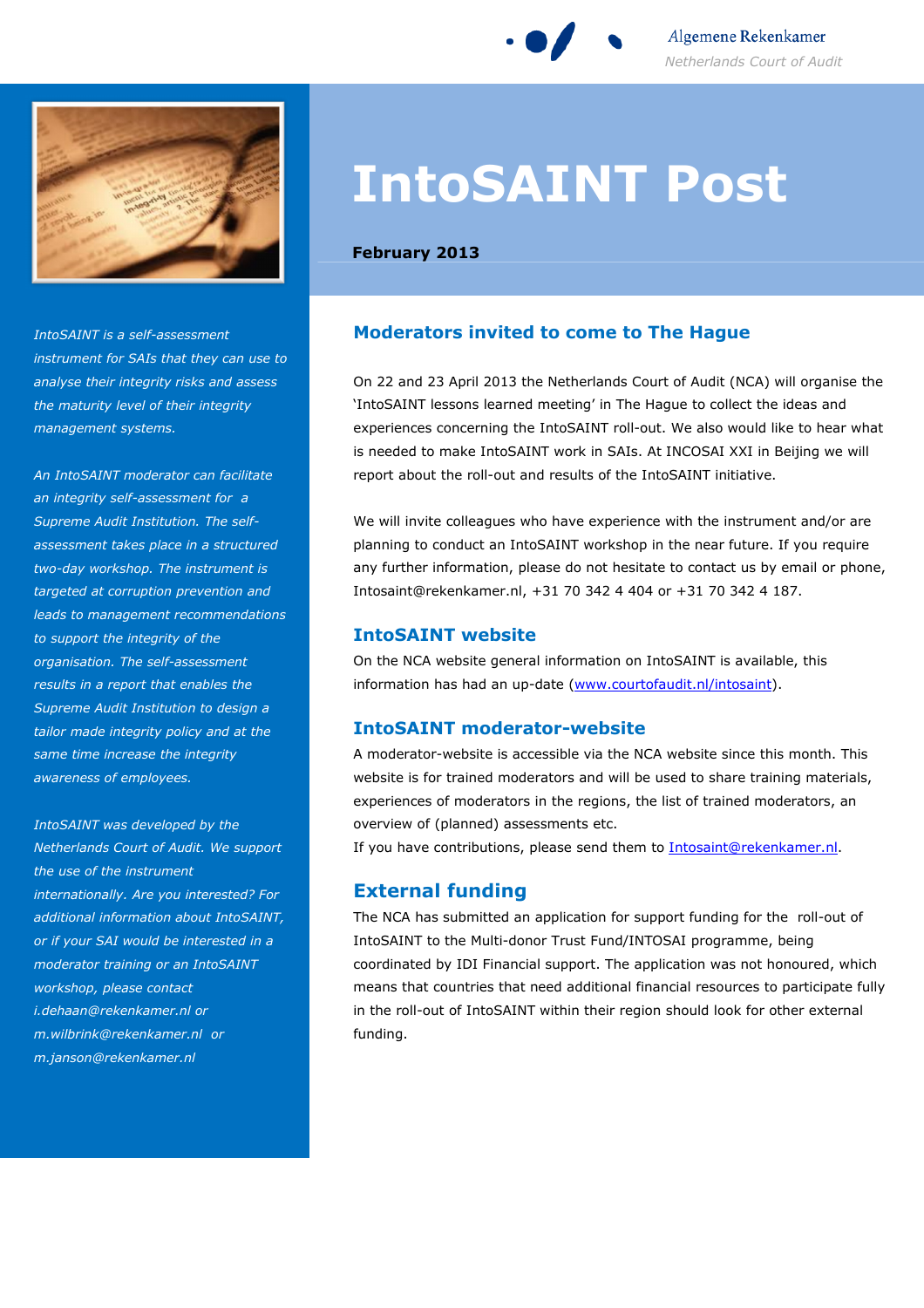

### News from the regions

### ARABOSAI

The first Moderator training in the ARABOSAI region was a success. From 9 to 13 December 2012 the State Audit Bureau of Kuwait hosted the ARABOSAI IntoSAINT Moderator Training in Kuwait-City. The State Audit Bureau welcomed 12 ARABOSAI-countries and 25 colleagues from: Iraq, Jordan, Egypt, Algeria, Tunisia, Kuwait, Qatar, Bahrain, Saudi Arabia, Sudan, Oman and Yemen. Yaqoub Alsultan from the State Audit Bureau of Kuwait, Houcine Ben Hadj Messoud from the Tunisian Court des Comptes and Marijn Wilbrink and Ina de Haan from the Netherlands Court of Audit moderated the training.

It was very inspiring to see how committed the colleagues in the ARABOSAI-region worked together on the IntoSAINT methodology and exchanged views and experiences on the topic of integrity. The participants practiced the necessary IntoSAINT moderating skills with roll-play, often in sub-groups. A new element in the training was extra emphasis on the key competencies of an effective facilitator: what knowledge, skills and attitudes are required to facilitate the workshop effectively. After 5 days of hard work the participants were not only enthusiastic about the instrument and training, but also determined to apply the tool in their own countries. The SAIs of Qatar and Algeria are considering to conduct a self assessment this year. The State Audit Bureau of Kuwait was congratulated extensively by the participants for their excellent care and professionalism in organizing the training.

### ASOSAI

On the 13th and 14th of December 2012, the State Audit Office of Vietnam conducted an IntoSAINT self assessment. Representatives of 30 internal departments and regional offices of the SAV gave their assessment of the integrity control system of their organisation and possible ways to further improve the integrity control system. Thanks to the active attitude of the representatives and the excellent preparation by the organising board, many constructive discussions arose on the subject of integrity and the desired approach of integrity by the SAV. The State Audit Office of Vietnam was assisted by the Board of Audit and Inspection of Korea and the Netherlands Court of Audit, who sent senior moderators.

The SAV plans to look seriously into the feasibility of implementing certain recommendations made by the participants. Moreover, the knowledge gained, the concepts discussed in and the recommendations resulted from the self assessment, have been circulated to the top leaders and disseminated to all of the 30 internal units of the SAV.

Finally, the SAV plans to host a moderator training for the Asian region in August or September 2013. The Netherlands Court of Audit will support this initiative by sharing knowledge about previous moderator trainings in which the NCA has been involved and by sending a representative for the training itself.

#### CAROSAI

Aruba had their first self-assessment in December 2012. Aruba wants to contribute to the roll-out in the Caribbean region and they also would like to introduce the methodology in the public sector.

#### EUROSAI

Norway and Macedonia have had a particular busy IntoSAINT year. Macedonia was the first SAI in the region to have a workshop in February 2012, assisted by colleagues from Norway. Early November Norway hosted a meeting of Eurosai colleagues who attended the Moderator Training in The Hague to exchange experiences. This was attended by colleagues from Turkey, Austria and The Netherlands. Shortly after that they had their own IntoSAINT workshop, moderated by ECA